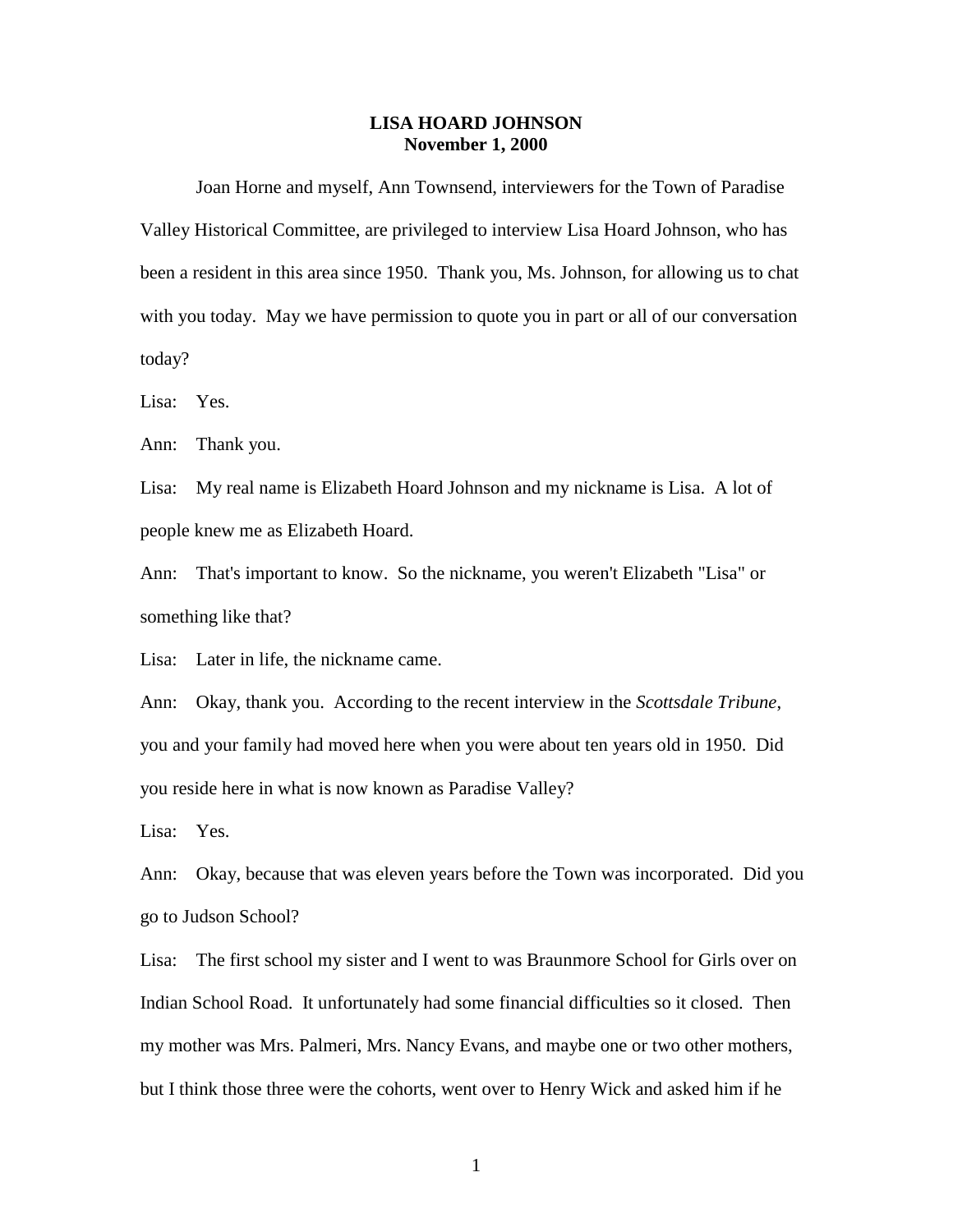would consider taking girls. And he said, "Well, this is a boys school." Then mother said, "Well, Henry, you'll make so much more money and we really need to have a private school for girls, too. So, he considered it, and went ahead on it, and it became a success.

Ann: Now what year was that that you started at Judson?

Lisa: I was there for four or five years and I graduated in 1960.

Ann: You probably started in about 1955.

Lisa: 1955 I think.

Ann: That's good because there was some other information that says that they didn't allow girls until the '70s and I just knew in my heart that was wrong.

Joan: No, I knew that.

Ann: Mr. Wick had said that it hadn't been too long.

Lisa: There were eight of us girls and 200 boys.

Ann: The article in the *Scottsdale Tribune* had concentrated on the fact that you're writing a book about the Jim Fredrick's murder and the complicated couples issues behind it and so forth. I really don't want to get into that so that you don't give away any of your revelations in your book before your book goes to press, so I'd like to concentrate on Paradise Valley and your memories on that and just stay with Paradise Valley. Lisa: Actually, that is in the book; the book is not totally directed toward Scottsdale. The book is directed to my family living in this Town, moving out here and, as a matter of fact, they were in *Life* magazine along with Ed Tweed, the Assbys, and a few other people in the first issue that *Life* magazine did out here of pioneers who came out here and settled here.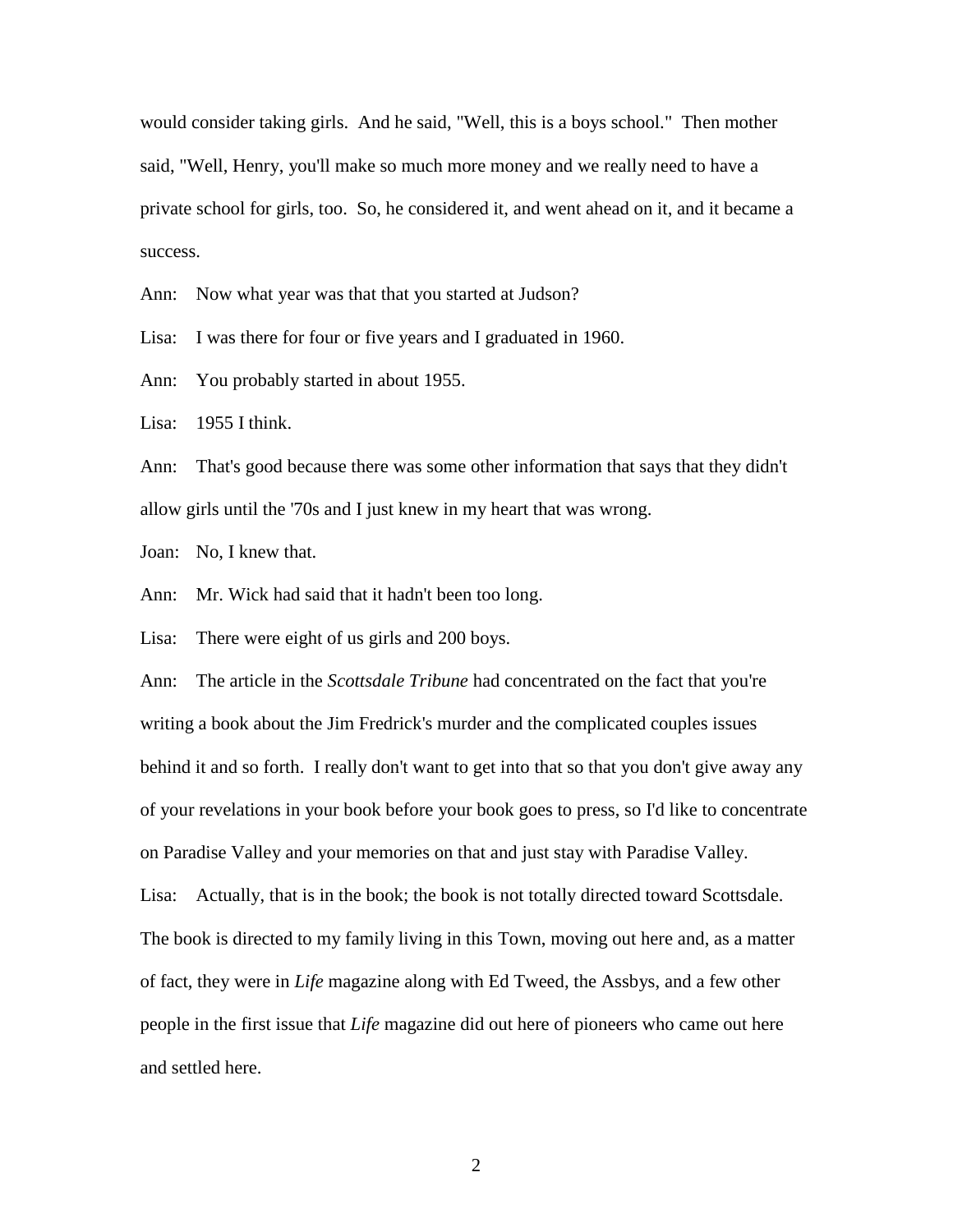Ann: Would you remember what year that *Life* magazine did an article?

Lisa: That was 1954 when the *Life* magazine did an article. I think that was the year when Eisenhower ran.

Joan: He ran in '52 and '56.

Lisa: Okay, then it was 1952. I'm sure it was 1952. But the book is basically about coming out here in this Town and the people who made this Town great. And that happens to be in the book.

Ann: Oh, great. Well tell me, did you and your family reside in what is now known as Paradise Valley.

Lisa: When we first came out here?

Ann: Yes.

Lisa: When we first came out here, we landed in this apartment building called the Built Well Apartments in Phoenix. I think it was on 16th Street or 7th Street. I remember waking up in the morning and I was ill and that was the reason we were coming out here, that I was given a short time to live if I didn't get into the heat.

Ann: Were you asthematic?

Lisa: No, I had a terrible cold and sore throat and I had stopped eating. So I suppose now you could call it anorexia. But I was just wasting away in the hospital for a year or so.

Ann: My goodness, how awful.

Lisa: They did all these tests and they decided to come out to Arizona. That led to my father commuting for twenty years.

Ann: What did your father do?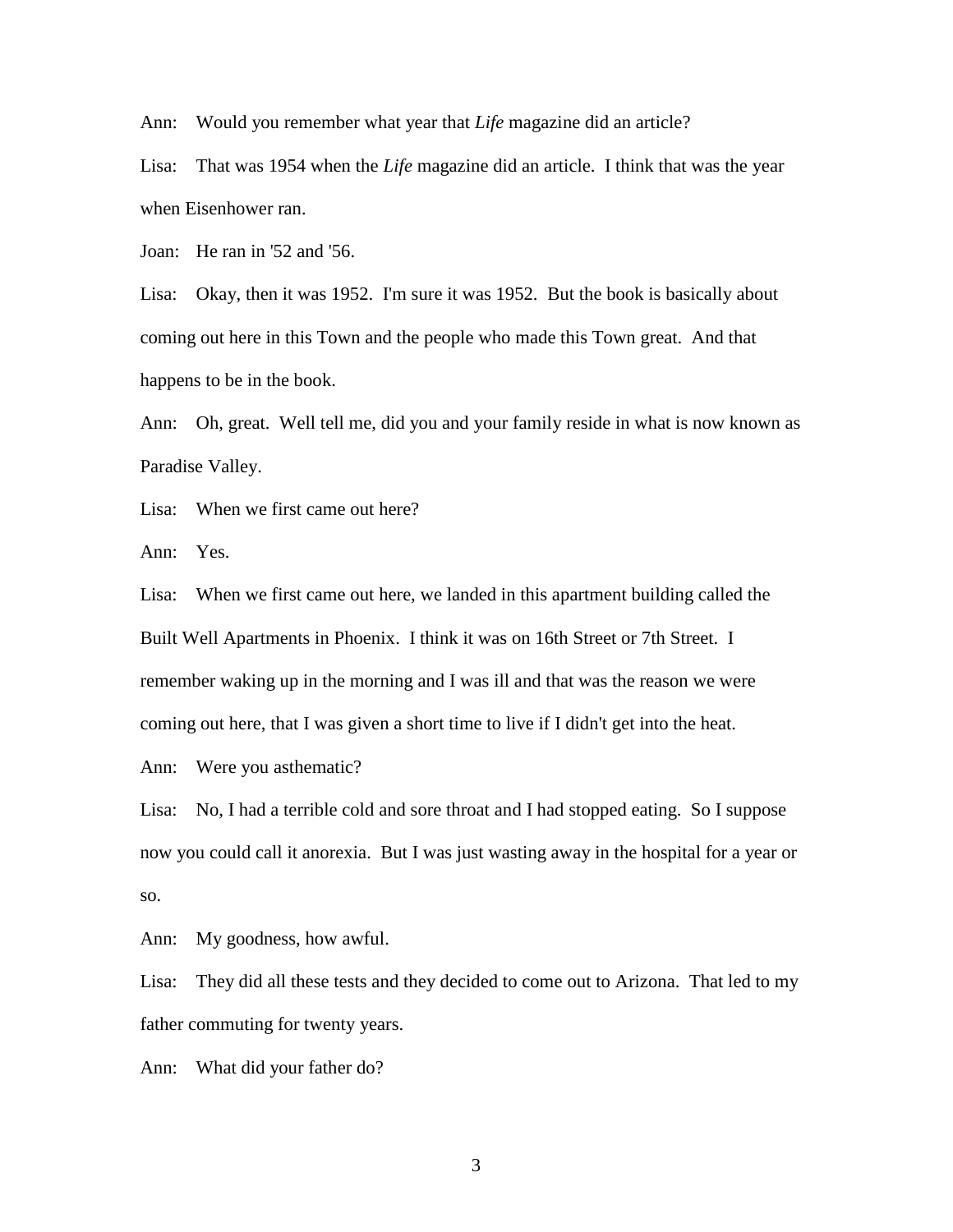Lisa: During WWII, he put wiring in the jets for the airplanes during the war. Then he had a lot of accounts like Amana, he did electrical wiring.

Ann: So when you moved to the area we now know as Paradise Valley, where was it? Lisa: So the next thing we did we went to Sundown Ranch. That was within days or a week.

Ann: Do you know where that is?

Lisa: That's on Shea Boulevard and it's called Scottsdale Ranch right now. But it used to be Sundown Ranch and it was a dude ranch. So we stayed there in one of those guest houses. Then my mother tried to find a house to rent. So then she found a house to rent and it belonged to the Schneiders, Bill Schneider on Cheney Road. They had two homes. They lived in one and then the one to the west of them, they rented to us. I think we were there for a year or it could have been two years. My parents were planning on building, so they got an architect and they were going to build this home. They bought a lot on Cheney Road. Mr. Cheney owned a water company and it just so happened that he put a great big water tank right in front of the lot that they bought to build the home. My parents were broken-hearted because that's what they would be looking at. So my father at this time had discovered the Pink Pony and everybody in it. He had been down there and…

Ann: For the record, people don't know what the Pink Pony, would you tell them. Lisa: Oh yes, the restaurant here in Scottsdale. So, John Barkley, who was a local gentleman who lived here and he was a cartoonist who had worked for Walt Disney and he had moved over here. He was down at the Pink Pony also and Daddy was telling him his woes about this water tank that was put right in front of his lot. Daddy didn't know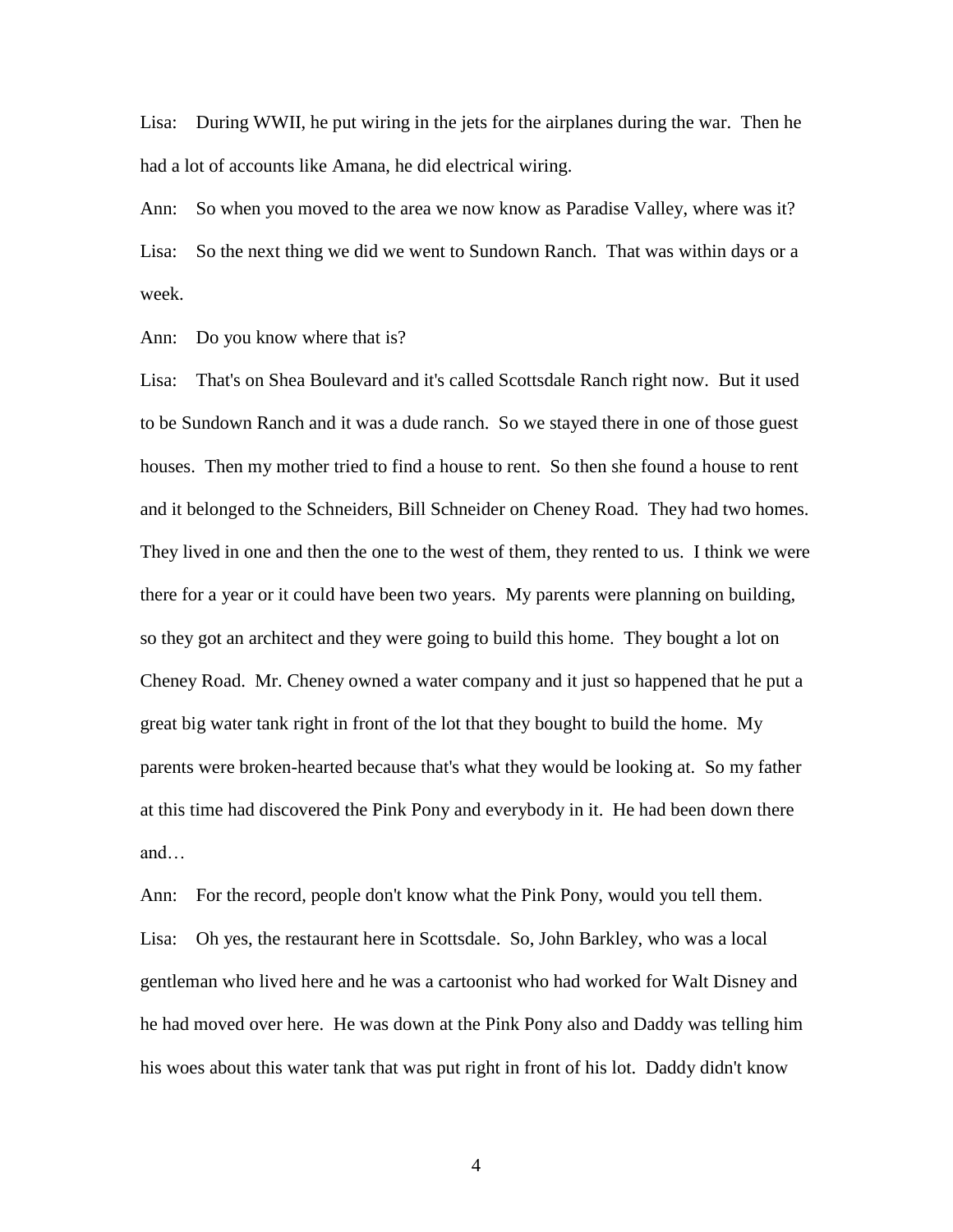what to do and so John Barkley said, "What you need to do is come over and look at this place where I rent a guest house. It's called Nauni Valley Ranch. It is in terrible shape. The people who own it now have run it down and I think you could get it for a good price." He said Captain Hog owned it at one time from Texas. The original builders built it in 1937 or 1932. But it was one of the old buildings. Not adobe bred. It was after the adobe brick period. It was poured concrete. I think it was their answer to better construction than the adobe brick. It had guest cottages on it. It was raining that day I remember and Daddy was very excited and came to the house that we were renting, packed us all in and drove us over there. They bought it. They lived there from 1952 until 1993. No, my sister and I sold it. I think we sold it in 1990. They had it over forty years. It was a lovely place.

Ann: Understanding where that is to the street today. What are the boundaries? Lisa: Where Mountain Shadows East is now, it would be directly south. In order to get there, you would go down Lincoln Drive and turn south on 56th Street. Then half way up between Lincoln and McDonald Road is Nauni Valley Drive. Then you would turn directly east and go down. Of course, the whole place has been removed. My sister and I sold it to Bill Bidwell who owns the Phoenix Cardinals. They felt that they needed to remove all the buildings, which was their choice, but it's a shame because I felt it was one of the old landmarks. But you know some of these old landmarks have termites and too much of a problem. I don't know what the problem was. They built a lovely home though.

Joan: That's happening all over Town. They're throwing down everything that was here and building these huge places.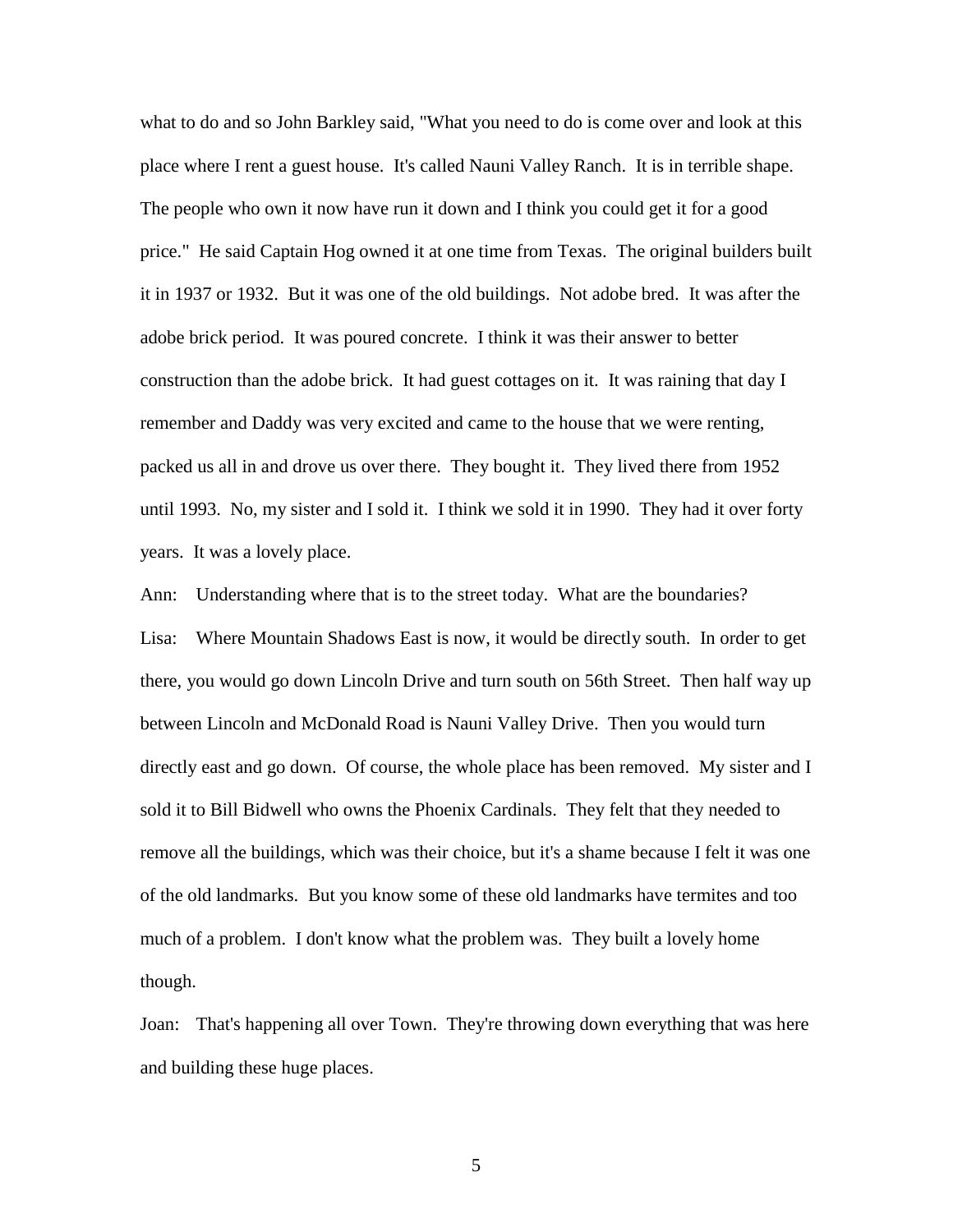Ann: It's too bad they're building them so huge. But not everything that is being torn down is really architecturally valuable to be saved anyway.

Lisa: It was.

Ann: Well, built back in '30's.

Lisa: Like Jokake Inn. That's gone. That was a shame.

Ann: Well, what more do you want to share with us in growing up in Paradise Valley. Lisa: After we settled there…I have a picture that I know you would like to have of that.

Ann: If we could borrow it, we have a wonderful photographer that can scan it on his computer and then we could give it back to you. It could be very valuable to us because it's very difficult to find pictures of early Town of Paradise Valley area. It will be a surprise when people see these rare pictures because of how full of nature it is not houses. Joan: The only thing I would say is that you probably need an original to scan when I brought it to the photographer, if we give him a copy which I had copy of something else, he said he couldn't scan it. He needed the originals. I don't know if we can trust a copy. Lisa: My sister is getting copies of this one picture. I have many pictures of my parent's house which I would be happy to share with you. This picture is an aerial picture of the ?? of Mountain Shadows West and Mountain Shadows East before it was ever built. The only houses that you see there are the P??? and my parents. There's nothing else. It really is something to see. Of course, Camelback Inn was there and El Chorro was there and the Sheen's house was there. Oh, and Happy Landing, which is Finisterre over here. These were divided into 100 acre pieces of property between McDonald Drive and Lincoln. They were ranches – there was Happy Landing and then there was Flying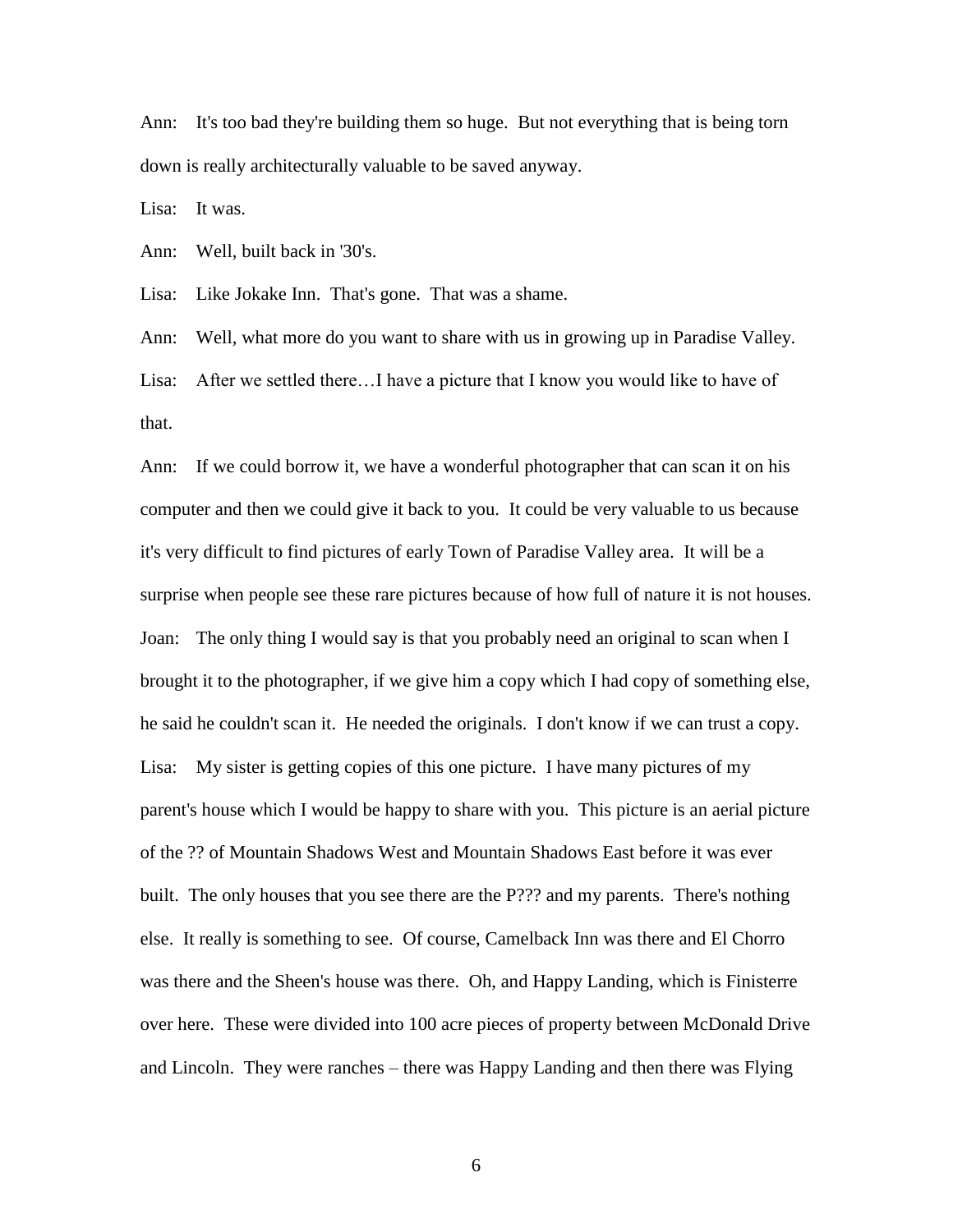T, and then there was my parent's property, and then there was the ??. Then there was The Shangrila.

Joan: It's still there.

Lisa: Is it?

Joan: I think it's up for sale. I know it's off McDonald. They maintained the right to have it that way. They came down to protect their right to operate under grandfathering. Lisa: Some of the things that I remember my parents talking about at that time which would be kind of interesting probably…

Ann: Could I interrupt just a minute to ask if we could have that picture by the 15th of December or even earlier because we need to get pictures and text all together to go to the printers by December 31. The earlier the better but no later than the 15th of December.

Lisa: Okay. I'm going to see my sister tonight. One of the things that my parents talked about a lot that I remember as a child was water. They were on a well and I think everyone else was on a well.

Ann: Do you have any idea how deep those wells had to be in those days? Lisa: Well, all I remember is our well went dry. It seemed to me that 50 was a number that stuck in my mind, that the well was 50 feet. We drilled but at that time, what I remember is that we had to feed the horses out of the swimming pool and all the grass went brown. But right in the nick of time, they found out that, I thought it was the City of Phoenix but maybe it wasn't, put the first water tank up on Mummy Mountain, near 44th Street, the big one, you can see it up over there. Because there wasn't a Town of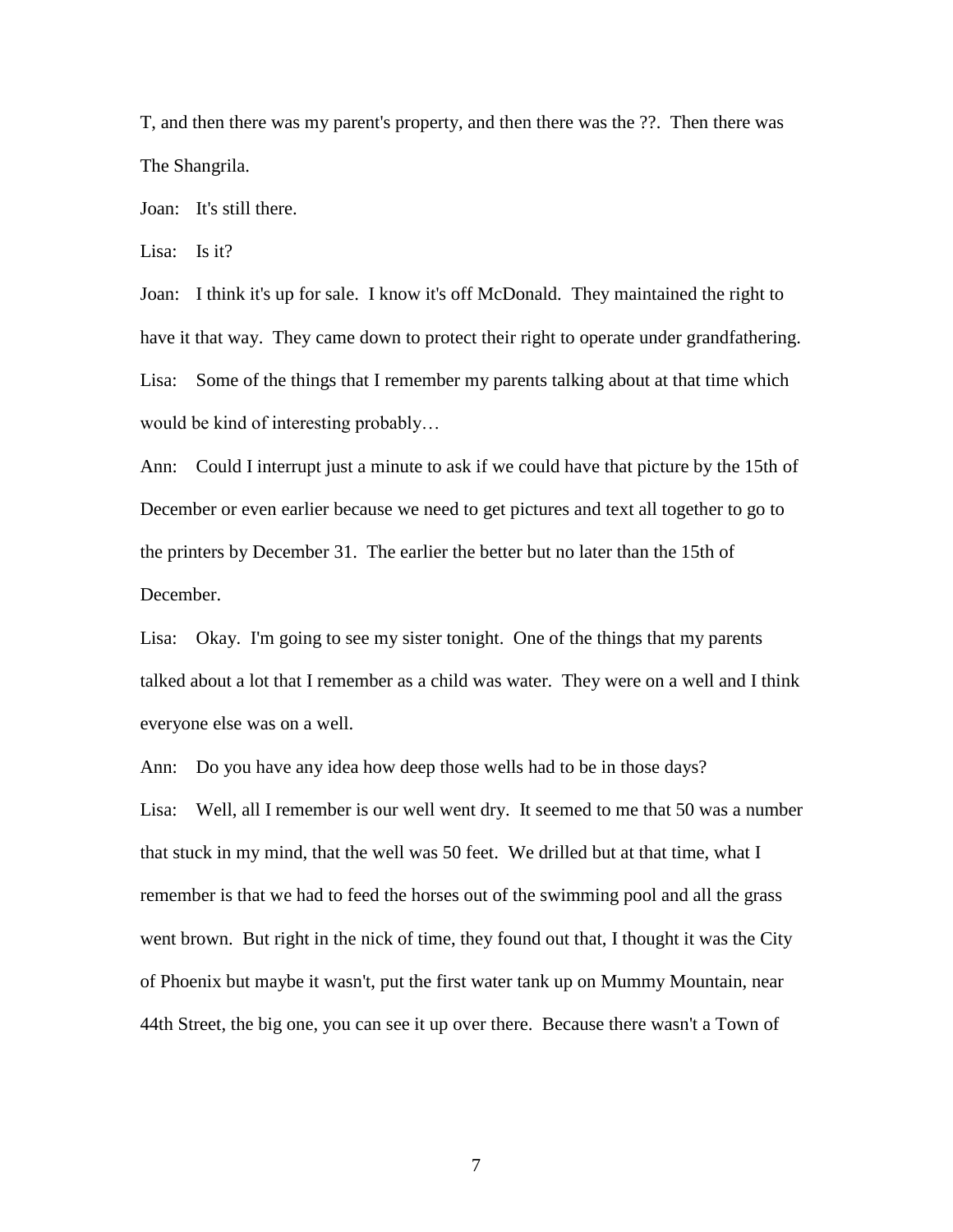Paradise Valley, so they were subject to the City of Phoenix the big supplier. I think it was the City of Phoenix.

Joan: It's on the side of the mountain, I'm not sure.

Lisa: It's just at the tail end, just above Camelback Mountain.

Joan: I don't know where Paradise Valley Water Company comes in, so I'm not sure myself.

Lisa: I don't even think there was a water company then, but maybe there was. I don't know. But this certainly was not here, and there was a little adobe in back of here, a little bit more southeast of you. I think that was the Town Hall.

Joan: They had a couple of places before they actually built this. That's where we had dancing lessons, cotillion, so everybody went there for that. Then on Friday nights, it seemed that everybody went to Riding Rock Ranch.

Ann: Dorothy Paterson.

Lisa: Dorothy Paterson. We went for square dancing and that was a big event as a child and I remember we really loved that. Mother had some wonderful stories about a lot of the parties that they went to and the people who were at the party. But as far as living on that property, it was so open and so wonderful and there weren't any ?? They had two white stone gates on McDonald Road and then over on 56th Street. I think there was barb wire that went around, but I can't remember. What we did was we would just open the gates to the corral and turn the horses loose. They would run all around and they would run down to Camelback Inn. And then Dad the wrangler would call me and tell me to come down and get them. That was kind of a fun thing for us to do. Another thing, as a matter of fact, I just saw Shelly Stillman at the horse show, and we were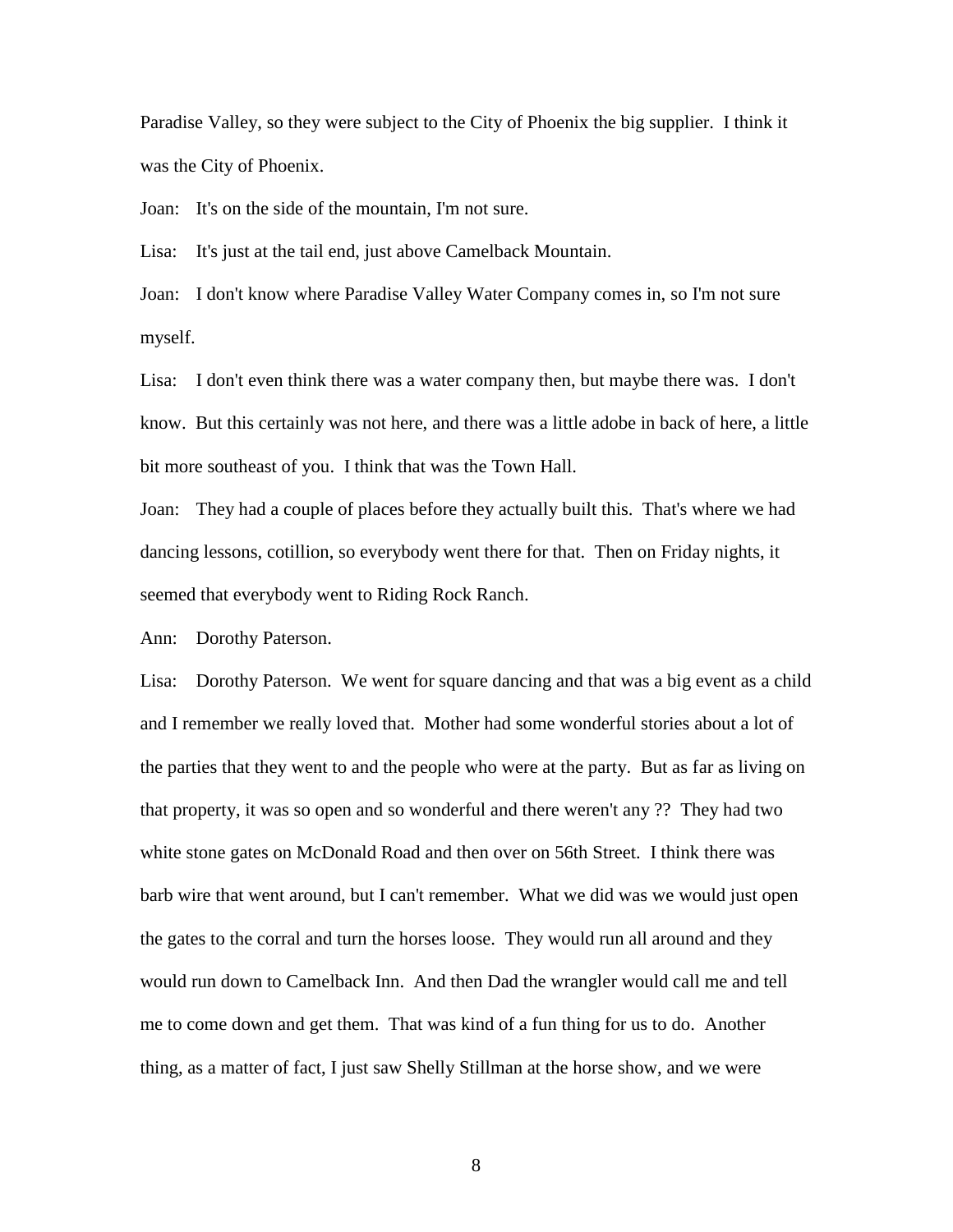laughing about how we used to get on our horses bareback. And in the summertime, it was hot but it wasn't hot as it is now. But it was hot. We would get into our swimming suit, then jump into the pool, and then get on our horses and go moonlight riding. The big thing we liked to do so much was to ride down to Casa Blanca and there was a vineyard there, and we'd like to ride in there and steal the grapes. So that was a big event. You know in those times, we never saw a rattlesnake or heard one. And here we are riding out in the desert at nighttime. We just didn't see them. I saw a gilla monster one time. But you did not see the coyotes that much. I did see them when I'd ride out during the day occasionally, but nothing like right now. The wild life just wasn't there, you didn't see that much of it. As the years went on the Town grew. I also remember my parents quoting the things that Tom Darlington would tell them. R?? McCune and a lot of the founding fathers that had a lot to do with planning the future of this Town, meaning Scottsdale, Paradise Valley, and ???? It was going to do what it has done. I remember back, the plans and the things that they talked about, and they used to say, "This is going to be another L.A." And everyone went oh no, this is all dried out and there is not enough rain. It did take a long time for it grew it seems when we moved here. My mother thought it was going to happen right away. I do remember hearing my father talk about…I remember when he wanted to go in and buy, I think Tom Darlington wanted him to buy the Saguaro Bar which was right next to Bob Fredrickson's gas station, or the gentleman that has the jewelry store now at that corner – the northeast corner of Scottsdale and Main. There was the Lulu Bar there.

Joan: I remember Lulubelle's.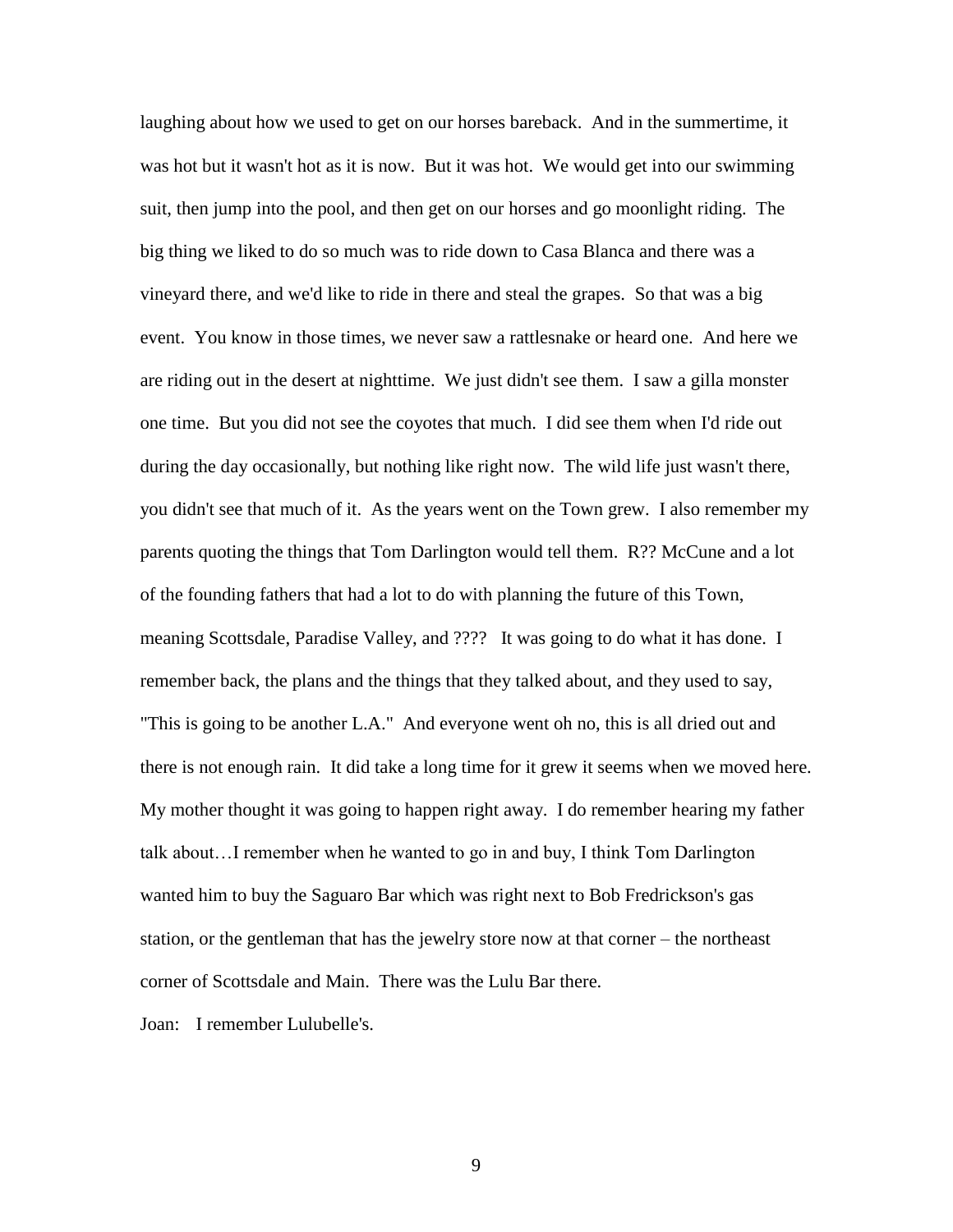Lisa: But it used to be the Saguaro Bar. You didn't dare walk by it. It was scary and it was dark. There were a lot of cowboys in there. It was kind of scary. Daddy didn't do it. My mother didn't think that was a good idea so he didn't do that. Then there was the time when they all wanted to get together and buy Mummy Mountain. He also did not do that which was very foolish. But I think my mother stopped him from a lot of things she thought. She was just more eastern and she felt that this was not going to boom like it was projected to boom. It did it in different spurts. Then she really grew to love it here. As a matter of fact, she started the library here at the Town Hall. I have the plaque at home.

Ann: There's a lot of books in this library. Are they your parent's books then.

Lisa: Yes. My parents used to call me Betsy and I just hated that name. There's a lot of books in there that have Betsy Hoard. Then my mother, I don't know whether they're still there or not, but she took down a lot of her books and a lot of my books. She really worked hard at that. She helped start, and I don't know who else was involved in it, was the Paradise Valley beautification program here.

Ann: Which is now called the PRIDE Committee.

Joan: There must have been a hiatus in there because there was a period of time there wasn't any group.

Ann: Right. She was in on that first group. I think everybody started out picking up trash along the road. That type of thing. She was very proud of starting a library here.

Joan: Do you have a plaque?

Lisa: Yes, I have a plaque at home.

Joan: Maybe we can have a picture of the plaque. That would be great.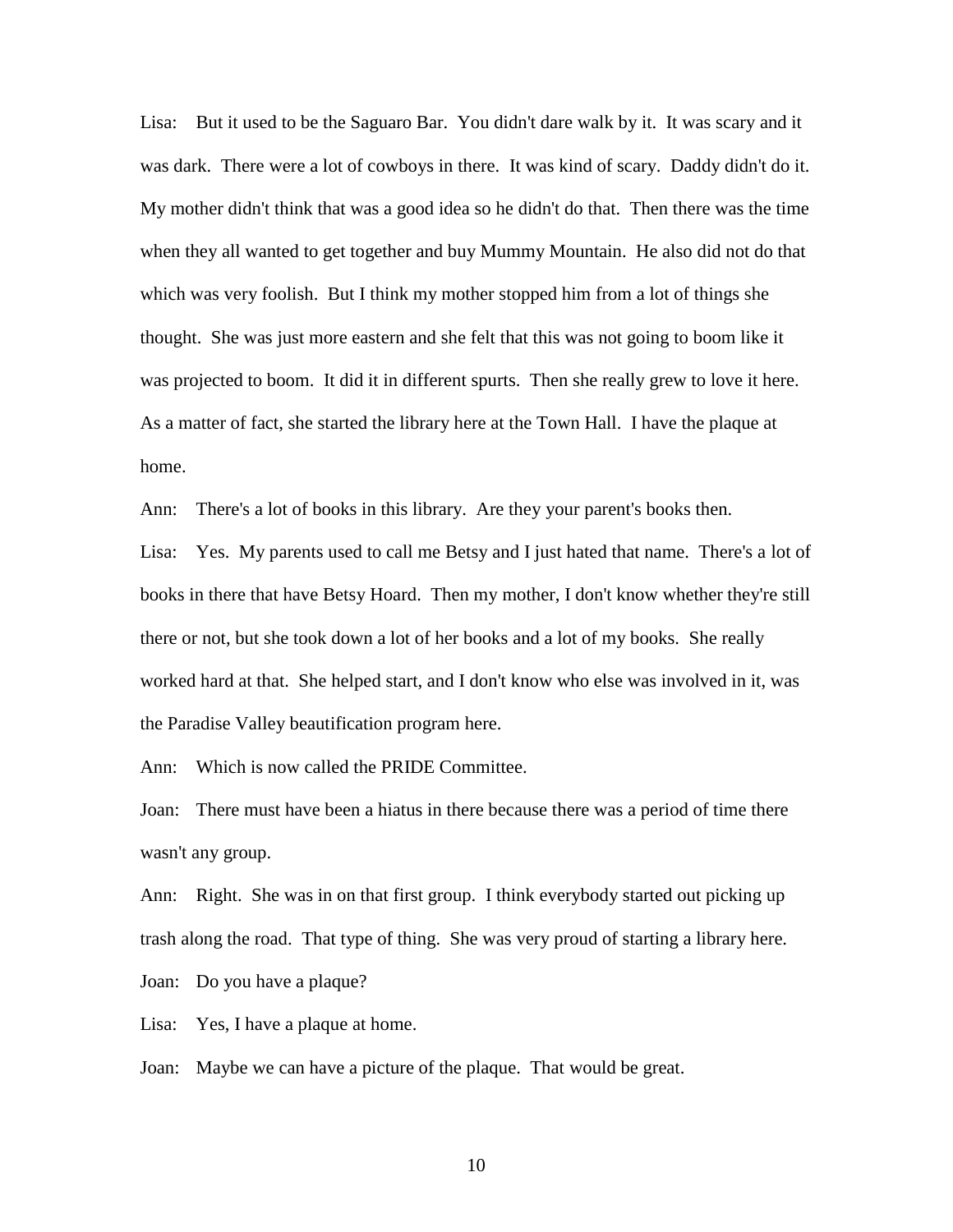Lisa: Sure. Who was the gentleman who was the head of the Town Hall here?

Joan: When you say head of the Town, do you mean the first Mayor?

Ann: The first Mayor you mean.

Lisa: Yes.

Ann: Patrick Downey was the first Mayor for one year.

Lisa: No, it's not him.

Ann: Then Jack Huntress became Mayor for ten years.

Lisa: I knew Jack Huntress. I knew the Huntresses. Doug and Nancy Huntress rented one of my parent's guest houses while they were building their home. They were close friends of my parents. No, this was a man who worked here and he was here for years.

Joan: I came when Oscar Butt was the Town Manager.

Lisa: What was his name?

Ann: Oscar Butt.

Lisa: Oscar Butt, that was him.

Ann: We've interviewed him.

Lisa: He knew my mother very well.

Ann: And Jack Huntress, too. We were fortunate to interview him about a year and a half before he passed away.

Joan: Was your family involved in the incorporation of the Town? You know citizens who were very concerned about being swallowed up by Scottsdale and Phoenix.

Lisa: Oh yes, they were. I remember when it happened.

Ann: Did they carry petitions around for people to sign to agree to the incorporation?

Lisa: Yes. My mother was for it. They were for it. They thought it was a good idea.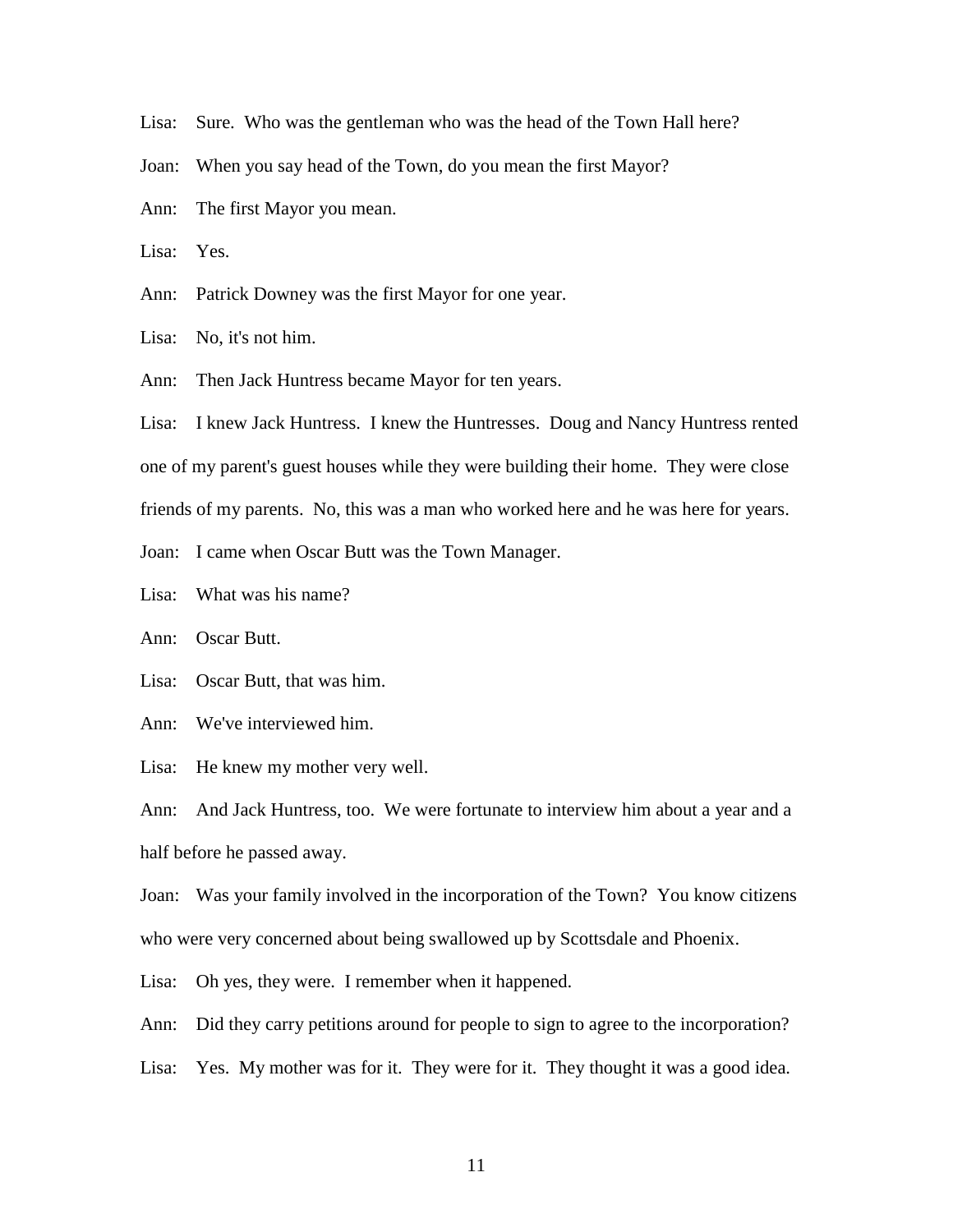Ann: I'm confused jumping back and forth. How did your parents land on Nauni Valley Road? Did that become part of Mountain Shadows.

Lisa: No, because Mountain Shadows West, all that 100 acres there, belonged to Alan Fieney. Del Webb bought that after a certain amount of years, like in the late '60s, the mid to late '60s. I think it was the late '60s or early '70s. The first piece that went was Mountain Shadows East. Penny Paul, that's another person you should interview. Jim Paul is still alive.

Joan: Penny, from what I've been told, has been divorced from him for many, many years. She's too ill to be interviewed. She's still living.

Lisa: Is Jim Paul still living?

Joan: I have heard anything since he faded out of the picture with Rawhide. But we could certainly check it out.

Lisa: Yes, I would. His daughter, Penny Paul, I knew. They all lived in Mountain Shadows East when he built that. They moved in. He was a very important man at that time and involved as a developer. He knew everyone. Then after they'd lived there for years, he went on and built Rawhide later. Penny Paul would remember.

Joan: Is she his daughter?

Lisa: She's my age. She would remember a lot that was going on. I don't think she went to Judson. I think she went to Scottsdale, which would be just as well because then she could get that other information. I'll tell you who else. Tommy Callan, he's around. Phil Schneider.

Joan: Phil Schneider is a resident of the Town, I think. Unless there's more than one. Lisa: Phil and Nancy Schneider. They used to live right up the road.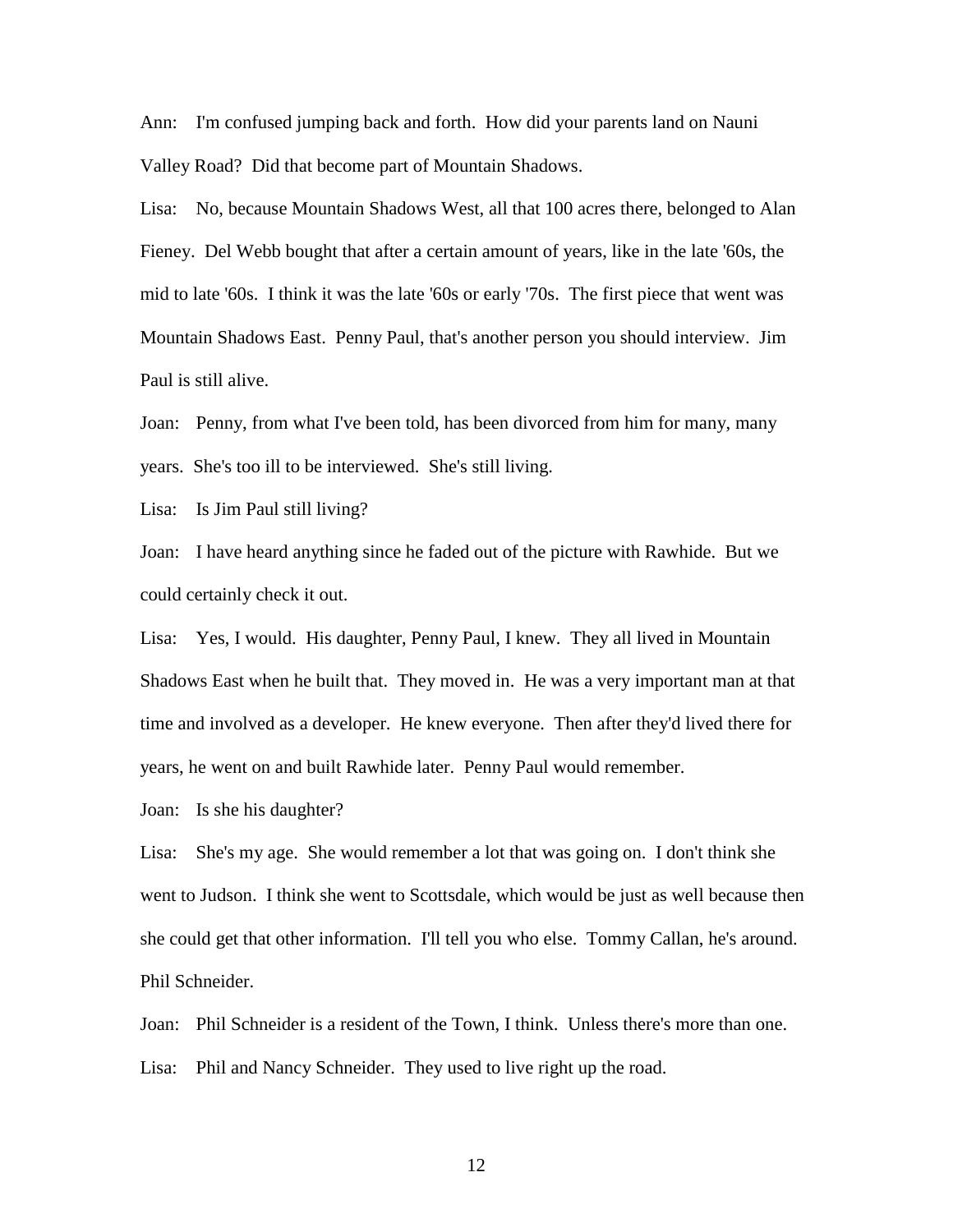Joan: In fact I think they came in with something that had to do with the pool. Lisa: They were here before we moved here because we rented the house from them. He knows a lot and he's a very nice fellow. As far as starting the Town of Paradise Valley, I do remember my parents discussing it and they were really for it. They thought it would be a good thing because it would protect the zoning. There wasn't any zoning. Well, there was zoning but nobody paid any attention to it.

Joan: The County was always quite laxed.

Lisa: One morning we woke up about 3 o'clock to these tremendous blasts. That was that road above Camelback Inn where they blasted it in the middle of the night.

Ann: You remember the blasting of Glen Drive.

Lisa: Oh that was a tragedy. My parents were so upset about that along with everybody else. Then they had a meeting and the person who was involved in that said, "Well, the road's in so we might as well go ahead and build the house." But that's the way a lot of things were done then. That scared a lot of people so then they started…I think that that had a lot to do with starting the Town of Paradise Valley. So that they could control the zoning, don't you think?

Joan: Oh yes. I know that was a major issue.

Lisa: Everyone was flat landed. No one lived up on the mountains. A lot of eastern people who thought it would really be very sheik to have a place out here and live on the mountain. So they would get a builder to go up there and then of course, they were attacked by rattlesnakes and sold the homes. There were several times the homes stayed empty because the real estate was slow. Little by little, it started to take off. I remember right across the street over here was the wonderful horse ranch.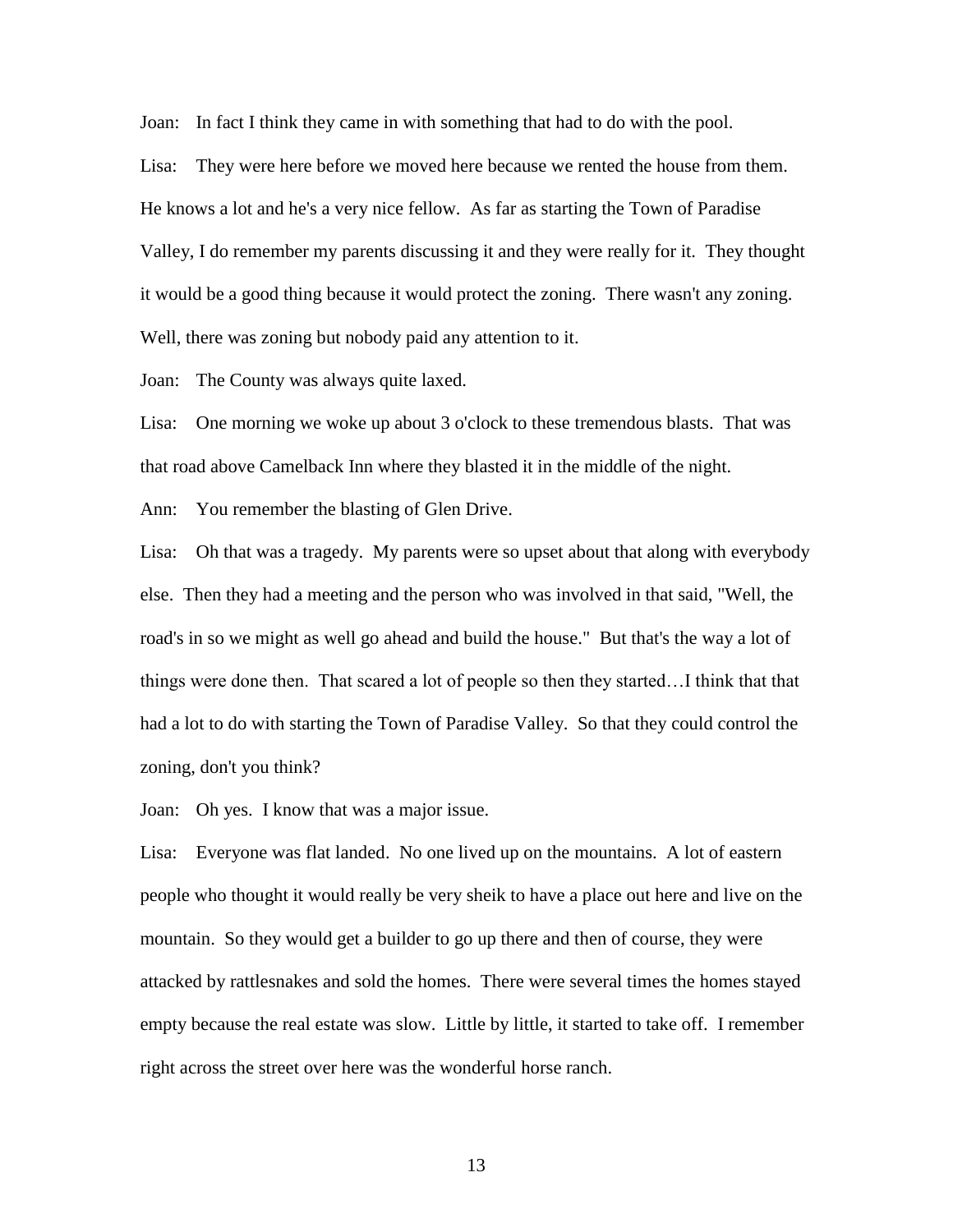Joan: Where La Place is?

Lisa: Yes.

Joan: We came out here when there was still camels there.

Lisa: I used to hitch my horse up to a buggy which actually came from my parent's ranch, and then Oscar Strobel bought it, this buggy. When I was sixteen my parents bought me another horse. I had two horses. My sister had a horse and my father had a horse. This horse that I bought had come from the Green Gables Restaurant at 21st Street and Thomas. It was a white horse. I would hitch up that horse and I'd drive to school everyday. Right down Lincoln Drive and I'd pass this horse ranch here. Well it was a ranch sometimes there were horses in there and sometimes there weren't. But I remember there were people up the street along there and a fence. Then I would start cutting across people's yards in this buggy on a dead run because I was going to be late for school. My dogs would go to school with me. Judson was a wonderful place at that time. It was terrific.

Ann: I'm sure people's yards were just open desert and nobody really minded that ride. Lisa: Open desert. No, they didn't. I'll tell you one wonderful story. There was a woman who lived on the other side of Judson and her name was Dumeres O'Connoll. She was, I think, in her seventies at that time. She had two huge American saddle back horses. One's name was Evening and the other's name was Fog??? She did not have a husband, either he had passed away or she was divorced. I don't know where she came from because I was a child. My sister knew of her a little bit better. The thing about her is that she would hitch up these two magnificent horses, and on Christmas morning, she had her buggy (she had a two-seater buggy), filled it with presents like Santa Claus. On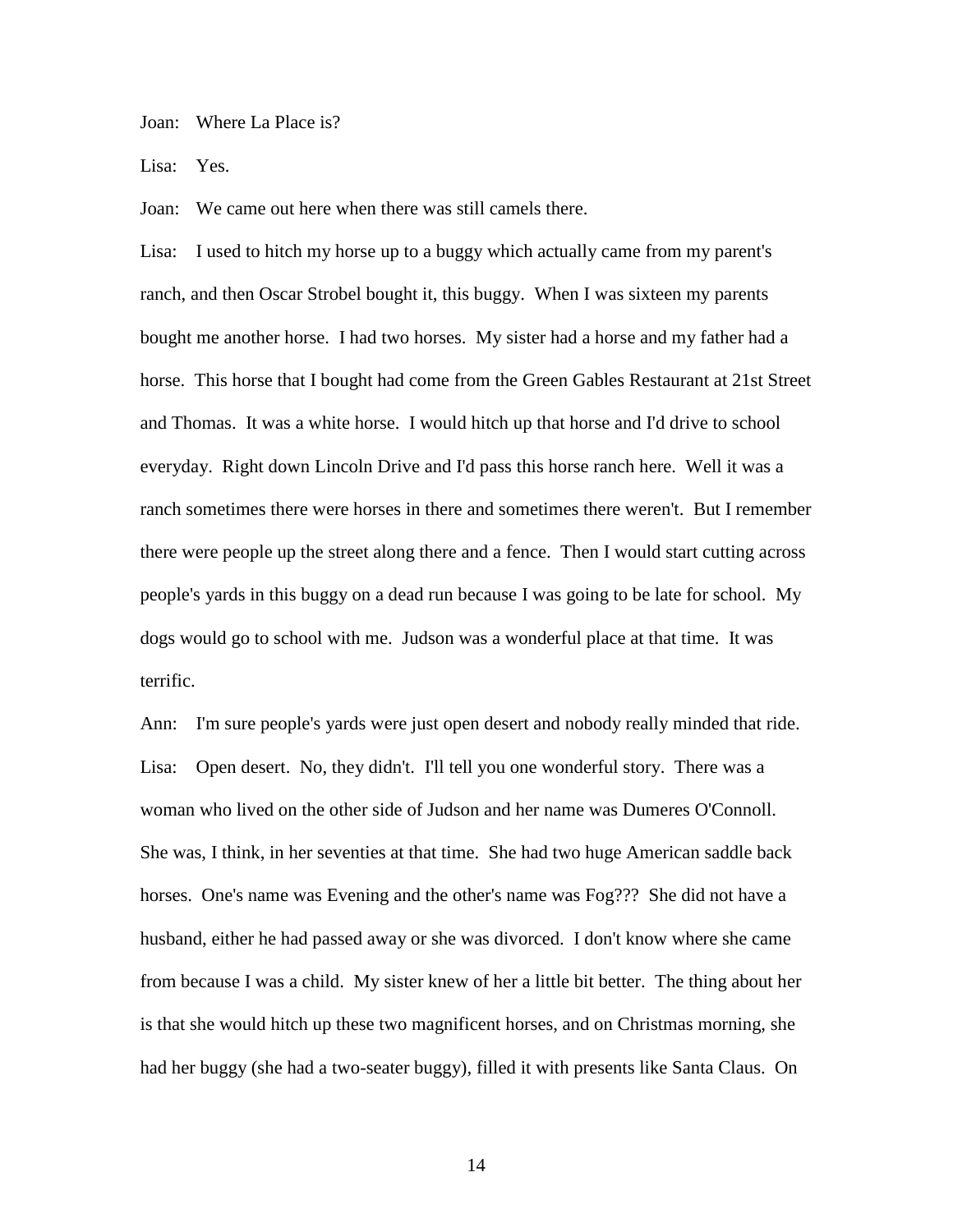Christmas Day, every Christmas, she would drive around to the different ranches and deliver presents. Her horses were so beautiful. The fact that she was an older woman doing this was really something.

Joan: Isn't that nice.

Lisa: Then there was Speed Richardson. They taught everybody to ride horses here. Larry Kumkler who built Kumkler's Crossing, the horse bridge going across the canal so you could ride your horse over to get into Scottsdale. My parents were one of the founders of St. Barnabas. They started that down in Scottsdale. They were one of the eighteen founders of the Paradise Valley Country Club. They had joined John Gardiner's Country Club three times. Every time it had a new owner, they had to rejoin.

Joan: It's not too much different lately, is it?

Ann: Anything else you want to share with us in your memories of the early days of the Town of Paradise Valley? It's really been fascinating.

Lisa: I remember when they built the Franciscan Retreat. Since it was pretty quiet around, I would ride my horse over and I remember the monks walking on top of the retreat.

Ann: You mean on the roof?

Lisa: Yes. I would, of course, try and strike up a conversation at which they were not very wordy. But I would spend a lot of time at El Chorro. Because I had been a sick child, my parents tried to get me to eat a lot. So they started a charge account at El Chorro.

Ann: You liked their sticky buns?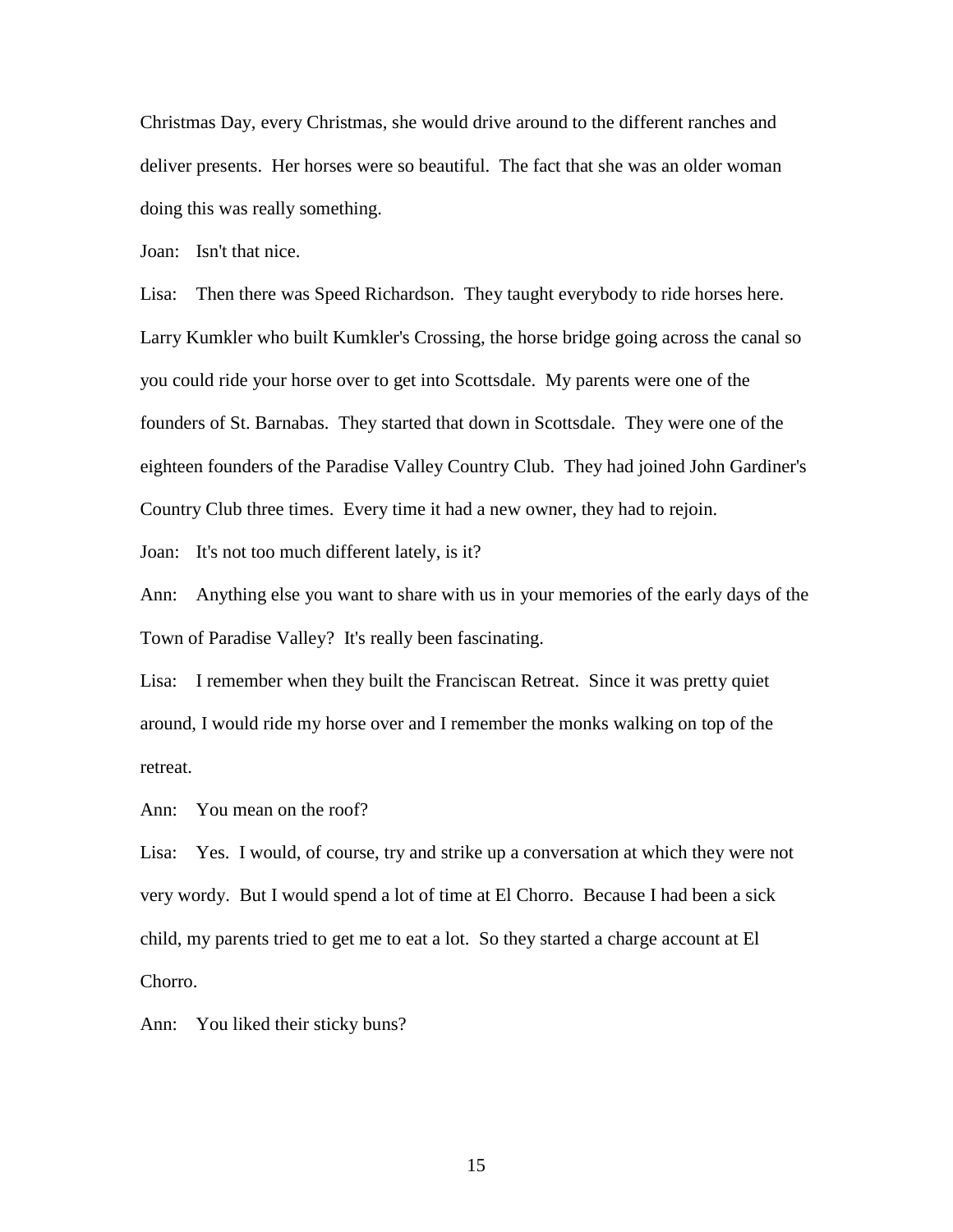Lisa: Oh yes, and the eggs benedict. Evie and Joe at the time managed it and were working there for the Gurgersons?? They remember all of this, too.

Ann: We've interviewed Joe Miller.

Lisa: I would ride over there at least in the summer every morning.

Ann: No, they were closed in the summer.

Lisa: But every weekend I would ride over when they were open and hitch up my horse. They had a hitching post there. This horse I had, it was an Arabian, and it dug a hole so deep and they never filled it in. I felt bad and I didn't know what to do about it. But I would always hitch it there. The hole got so deep that the horse sat down into the hole and I could step into the saddle. That's how deep the hole got. Dar, the waitress there, I remember several years ago before she retired, I was about forty-five years old, and she and I were talking about that she had been there so long that she used to wait on me when I was a little girl. That was a great place. El Chorro, the Pink Pony, and the Safari were the eating places around. Daddy belonged to the rotary over at Camelback Inn and the Stewarts had owned Camelback Inn at that time. So that was a fun place to go for everyone. It was a small Town, I think there were about 5,000 people and that included the Indians on the reservation. So there really were not very many people in the Scottsdale, or much less the Paradise Valley area.

Ann: I think Paradise Valley in 1961 when it was incorporated was said to be about 2,000 in population. It must have been fun.

Lisa: Well, it was.

Ann: Was it lonely?